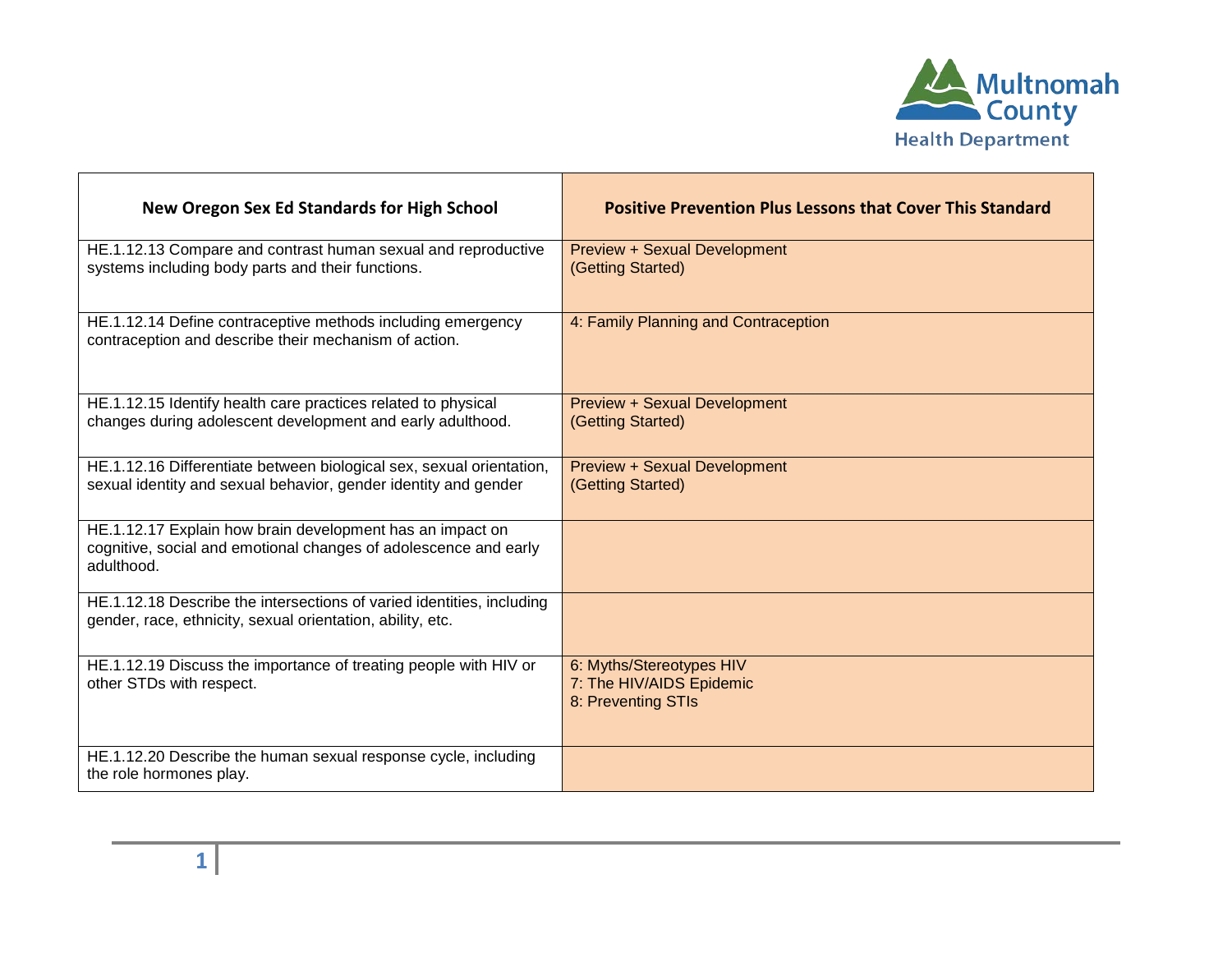

| HE.1.12.21 Describe the laws related to sexual health care<br>services, including confidential testing and treatment; and<br>disclosure of STD status.                                       | 8: Preventing STIs                                 |
|----------------------------------------------------------------------------------------------------------------------------------------------------------------------------------------------|----------------------------------------------------|
| HE.1.12.22 Describe characteristics of healthy and unhealthy<br>romantic and/or sexual relationships.                                                                                        | 2: Healthy Relationships<br>3: Relationship Abuse  |
| HE.1.12.23 Explain characteristics of a healthy relationship that is<br>free from threats, coercion                                                                                          | 2: Healthy Relationships<br>3: Relationship Abuse  |
| HE.1.12.24 Express that everyone has the right to say who touches<br>their body and how.                                                                                                     | 3: Relationship Abuse                              |
| HE.1.12.25 Express that it is never ok to touch someone, or make<br>someone touch you if they don't want to.                                                                                 | 3: Relationship Abuse                              |
| HE.1.12.26 Describe a range of ways to express affection within<br>healthy relationships.                                                                                                    | 2: Healthy Relationships                           |
| HE.1.12.27 Discuss the impacts of bullying, sexual harassment,<br>sexual abuse, sexual assault, incest, rape, stalking, and dating<br>violence.                                              | 3: Relationship Abuse                              |
| HE.1.12.28 Define sexual consent and explain its implications for<br>sexual decision-making.                                                                                                 | 3: Relationship Abuse                              |
| HE.1.12.29 Explain the role and impact of technology and social<br>media in personal safety                                                                                                  | 3: Relationship Abuse<br>10: Media & Peer Pressure |
| HE.1.12.30 Explain Oregon's laws related to bullying, sexual<br>harassment, coercion, sexual abuse, sexual assault, incest, rape,<br>stalking, domestic violence, and dating violence.       |                                                    |
| HE.1.12.31 Identify the laws related to reproductive and sexual<br>health care service (i.e., confidentiality, contraception, pregnancy<br>options, safe surrender policies, prenatal care.) | 5: Teen Pregnancy - Choices/Resp                   |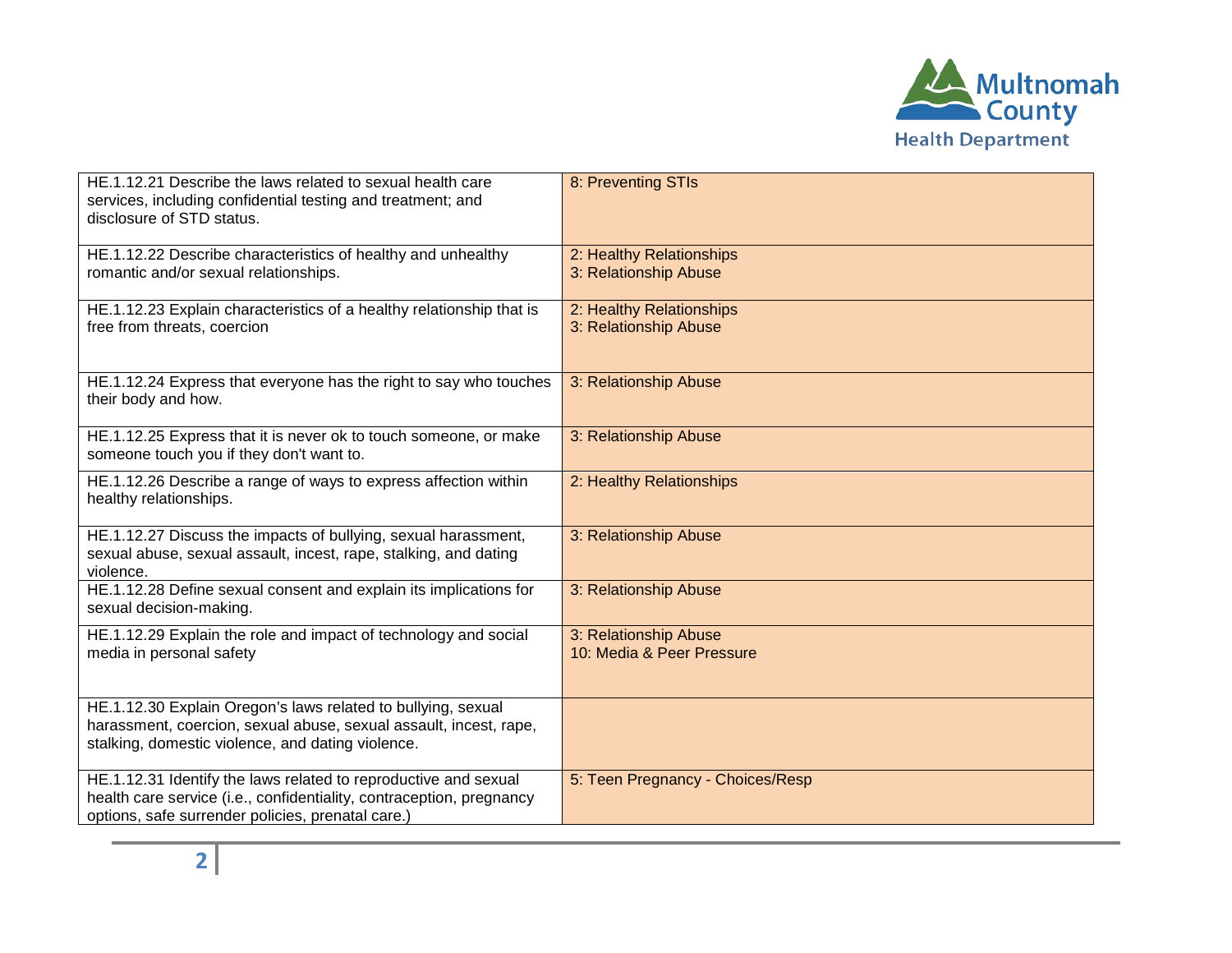

| HE.1.12.32 Explain Oregon laws relating to minors' rights around<br>contraception pregnancy, adoption, abortion and parenting.                                                                                            |                                                |
|---------------------------------------------------------------------------------------------------------------------------------------------------------------------------------------------------------------------------|------------------------------------------------|
| HE.1.12.33 Describe the importance of getting tested for HIV and<br>other STDs when people are sexually active.                                                                                                           | 7: The HIV/AIDS Epidemic<br>8: Preventing STIs |
| HE.1.12.34 Explain that sexuality includes a multitude of sexual<br>expressions and behaviors that are a normal part of being human.                                                                                      |                                                |
| HE.1.12.35 Describe prenatal practices that can contribute to a<br>healthy pregnancy and possible risk factors. (i.e. healthy nutrition,<br>behaviors, etc.)                                                              | 5: Teen Pregnancy - Choices/Resp               |
| HE.1.12.36 Define affirmative consent as a freely given enthusiastic<br>yes.                                                                                                                                              | 3: Relationship Abuse                          |
| HE.1.12.37 Demonstrate an understanding of how affirmative<br>consent mitigates the impact and consequences of sexual<br>pressure.                                                                                        |                                                |
| HE.1.12.38 Recognize that many teens successfully use condoms.                                                                                                                                                            | 9: Protection & Communication                  |
| HE.1.12.39 Discuss laws related to sex and sexual health.                                                                                                                                                                 |                                                |
| HE.1.12.40 Explain how fertilization occurs, the stages of<br>pregnancy, and responsibility of parenting.                                                                                                                 |                                                |
| HE.1.12.41 Explain the ovulation cycle and its relationship to<br>fertilization and pregnancy.                                                                                                                            |                                                |
| HE.1.12.42 Compare and contrast situations and behaviors that<br>may constitute bullying, sexual harassment, coercion, sexual<br>abuse, sexual assault, incest, rape stalking, domestic violence, and<br>dating violence. |                                                |
| HE.1.12.43 Explain the potential severity of injury or illness if<br>engaging in risky or unhealthy behaviors, including how the<br>development of the teen brain affects the decision-making process.                    |                                                |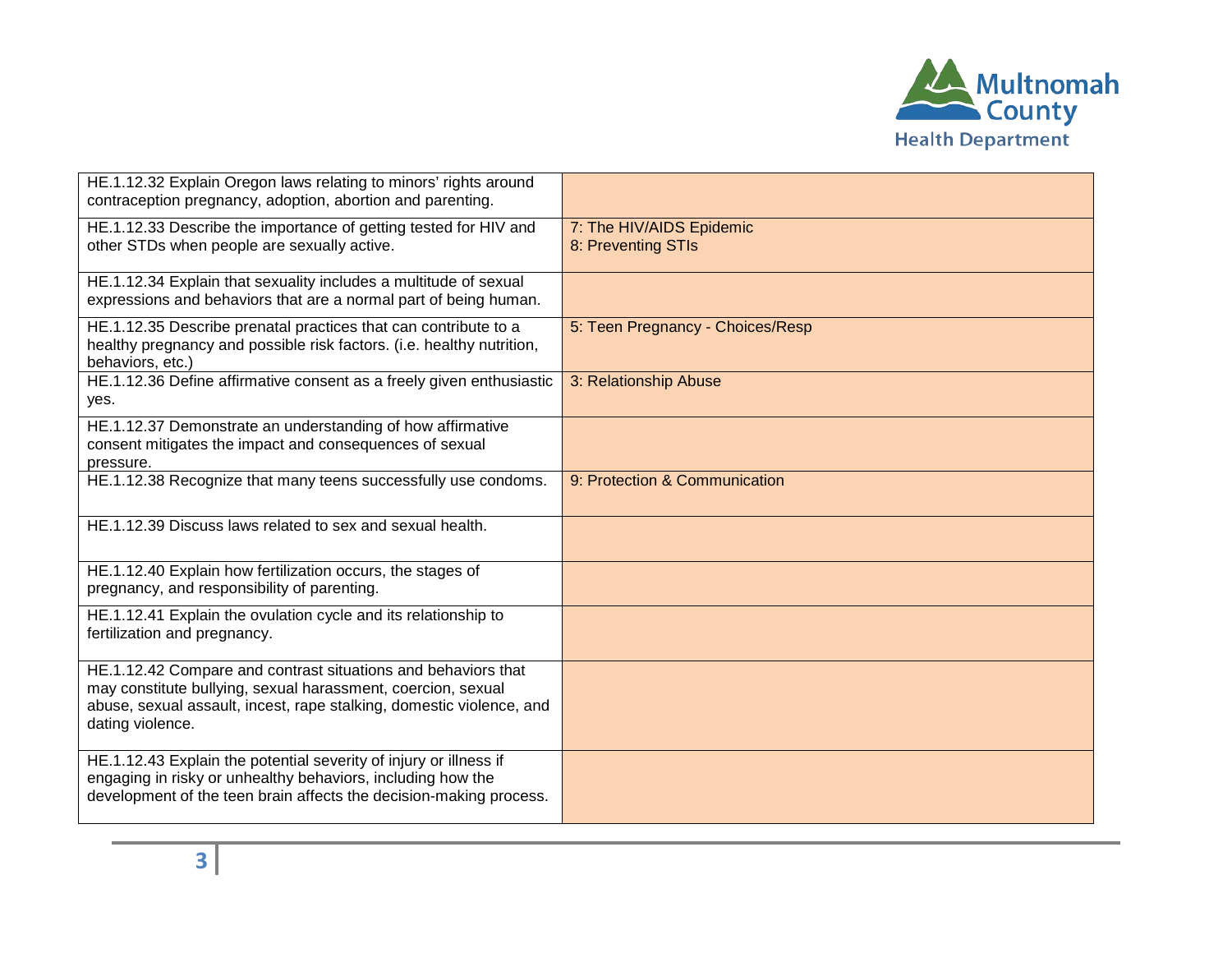

| HE.2.12.5 Analyze what influences our values around self-concept<br>and body image, including the media.                                                                                                                                   | 10: Media & Peer Pressure            |
|--------------------------------------------------------------------------------------------------------------------------------------------------------------------------------------------------------------------------------------------|--------------------------------------|
| HE.2.12.10<br>Analyze potential<br>impacts of power<br>differences (e.g.,<br>age, status or<br>position) within<br>sexual<br>relationships.                                                                                                | 3: Relationship Abuse                |
| HE.2.12.15 Analyze factors that may influence condom use and<br>other safer sex decisions.                                                                                                                                                 | 10: Media & Peer Pressure            |
| HE.2.12.16 Analyze external influences that can impact one's<br>decisions within a healthy intimate relationship.                                                                                                                          | 10: Media & Peer Pressure            |
| HE.2.12.17 Analyze the external influences and societal messages<br>that impact attitudes about bullying, sexual harassment, coercion,<br>sexual abuse, sexual assault, incest, rape, stalking, domestic<br>violence, and dating violence. | 10: Media & Peer Pressure            |
| HE.2.12.18 Analyze factors that can affect the ability to give or<br>perceive the provision of consent to sexual activity.                                                                                                                 |                                      |
| HE.2.12.19 Analyze influences that may have an impact on<br>deciding whether or when to engage in sexual behaviors.                                                                                                                        |                                      |
| HE.2.12.20 Analyze how our values impact our sexual health-<br>related decisions.                                                                                                                                                          |                                      |
| HE.2.12.21 Analyze internal and external influences on decisions<br>about pregnancy options and parenthood.                                                                                                                                | 5: Teen Pregnancy - Choices/Resp     |
| HE.3.12.5 Access community resources that provide medically-<br>accurate information about adolescent sexual anatomy and<br>reproductive health.                                                                                           | 4: Family Planning and Contraception |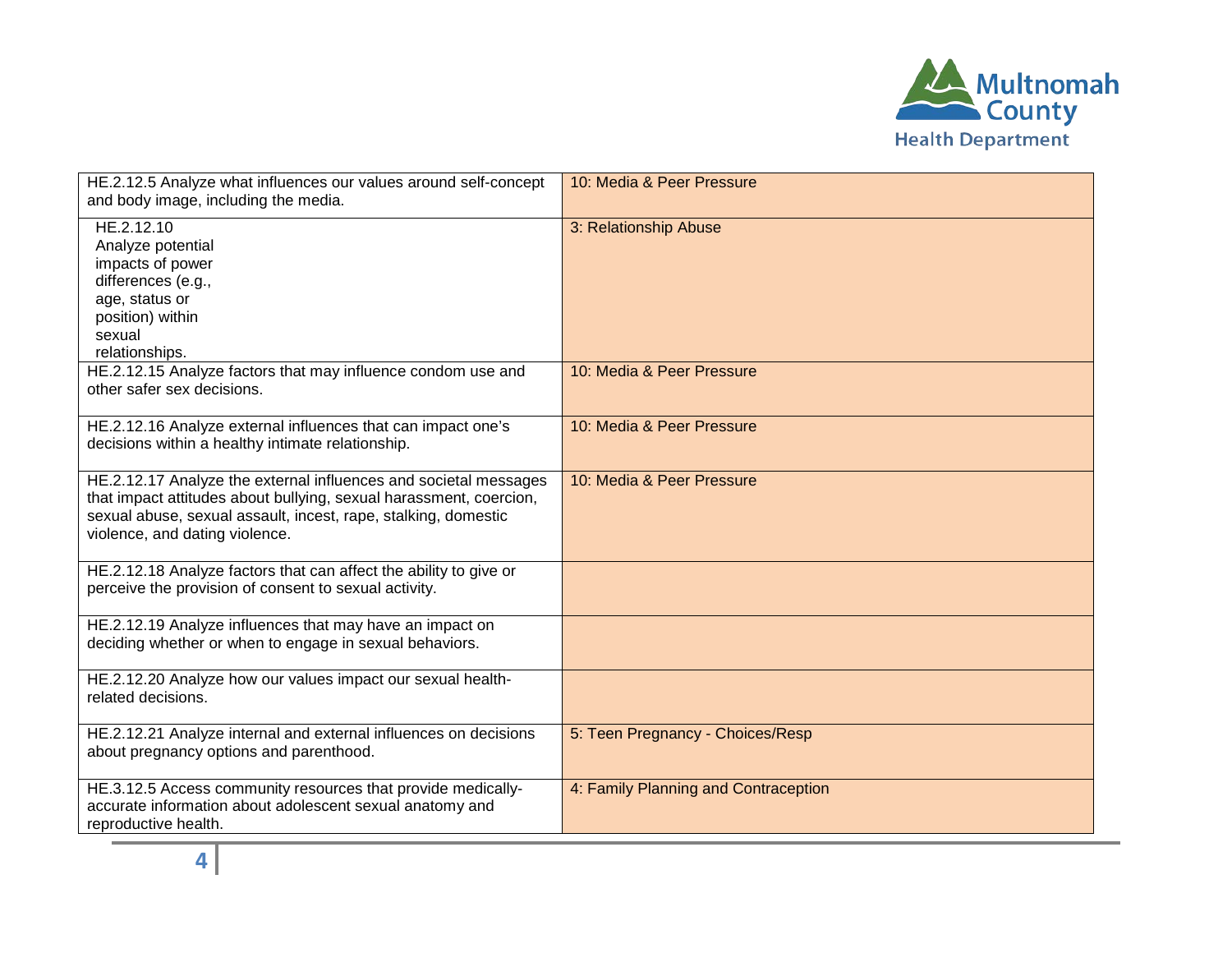

| HE.3.12.6 Access medically-accurate information and resources<br>about pregnancy, pregnancy options, including parenting, abortion,<br>and adoption, prenatal care and services.                                | 5: Teen Pregnancy - Choices/Resp                                                    |
|-----------------------------------------------------------------------------------------------------------------------------------------------------------------------------------------------------------------|-------------------------------------------------------------------------------------|
| HE.3.12.7 Access accurate information about healthy sexuality,<br>including sexual orientation and gender identity.                                                                                             | <b>Preview + Sexual Development</b><br>(Getting Started)                            |
| HE.3.12.8 Access reliable information and resources about healthy<br>and unhealthy relationships, and healthy boundaries as they relate<br>to intimacy and sexual behavior.                                     |                                                                                     |
| HE.3.12.09 Access accurate information and resources for<br>survivors of sexual abuse, incest, rape, sexual harassment, sexual<br>assault, domestic violence, dating violence, and stalking                     | 3: Relationship Abuse                                                               |
| HE.3.12.10 Access resources for help if they or someone they<br>know are being bullied or harassed, or have been sexually abused<br>or assaulted or otherwise feel unsafe.                                      | 3: Relationship Abuse                                                               |
| HE.3.12.11 Access medically-accurate information about STDs and<br>HIV transmission and prevention, including local STD and HIV<br>testing and treatment services with support for disclosure of STD<br>status. | 7: The HIV/AIDS Epidemic<br>8: Preventing STIs<br>11: Accessing Community Resources |
| HE.3.12.12 Access medically-accurate information and resources<br>about contraceptive methods, including abstinence, emergency<br>contraception, and condoms.                                                   | 4: Family Planning and Contraception                                                |
| HE.4.12.5 Demonstrate respectful communication with and about<br>people of all gender identities, gender expressions and sexual<br>orientations.                                                                |                                                                                     |
| HE.4.12.6 Demonstrate communication skills that foster healthy<br>intimate and sexual relationships and show personal boundaries<br>and respect for the boundaries of others.                                   | 9: Protection & Communication                                                       |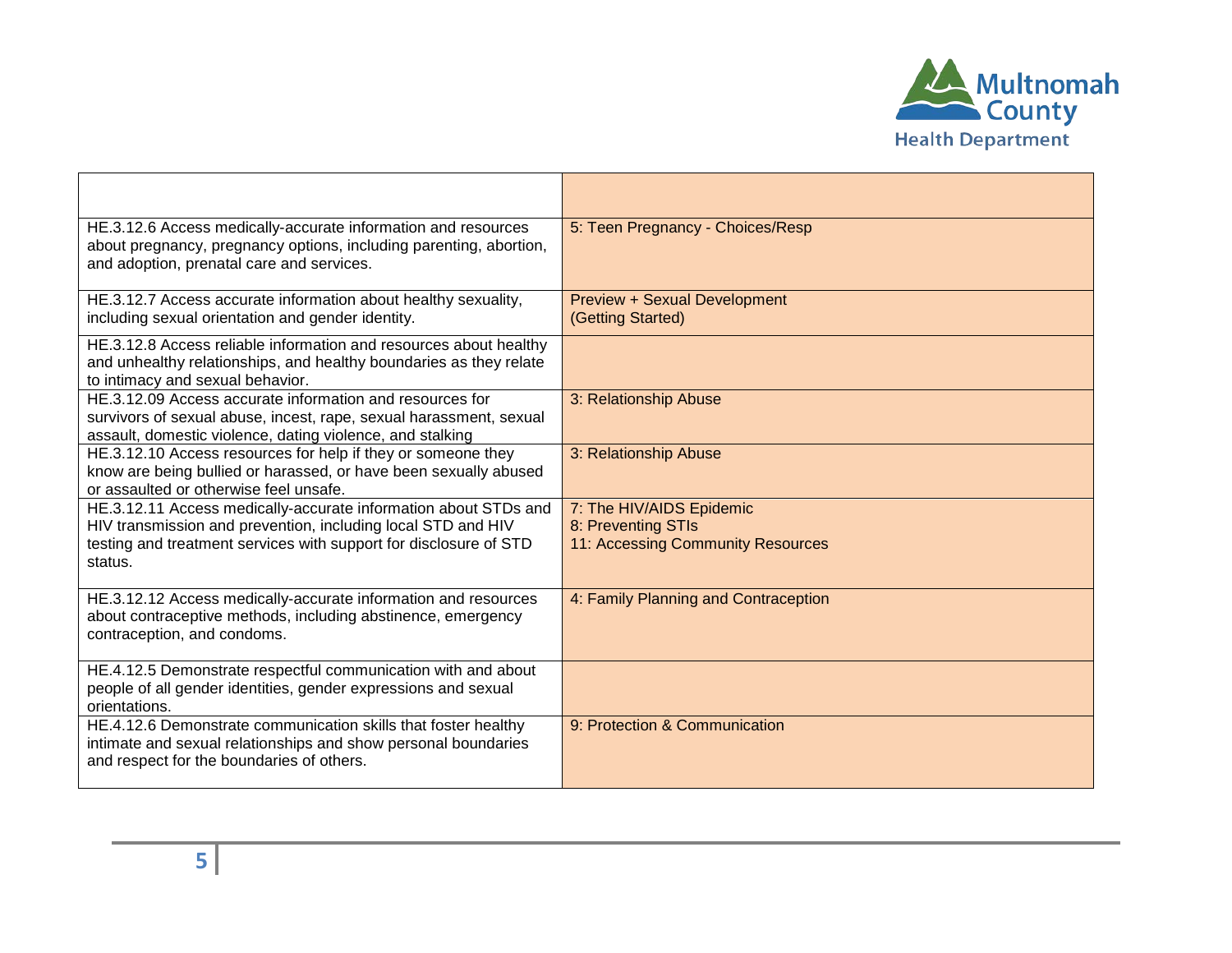

| HE.4.12.7 Demonstrate the use of effective communication about<br>the use of contraception including abstinence, condoms, and other<br>safer sex practices.                                                                        | 9: Protection & Communication                             |
|------------------------------------------------------------------------------------------------------------------------------------------------------------------------------------------------------------------------------------|-----------------------------------------------------------|
| HE.4.12.8 Practice effective communication skills to ensure<br>affirmative consent in all sexual relationships.                                                                                                                    |                                                           |
| HE.4.12.9 Demonstrate skills to communicate decisions about<br>whether or when to engage in sexual behaviors, and to practice<br>safer sex, including STD and HIV prevention, and STD and HIV<br>testing and disclosure of status. | 7: The HIV/AIDS Epidemic<br>9: Protection & Communication |
| HE.4.12.10 Demonstrate effective skills to negotiate agreements<br>about the use of technology in relationships.                                                                                                                   |                                                           |
| HE.4.12.11 Demonstrate asking for help and support, if they or<br>someone they know is being hurt or feels unsafe in an intimate or<br>sexual relationship.                                                                        |                                                           |
| HE.4.12.12 Demonstrate effective strategies to avoid or end an<br>unhealthy relationship                                                                                                                                           |                                                           |
| HE.5.12.8 Apply a decision-making process to make choices about<br>contraception, including abstinence and condoms.                                                                                                                |                                                           |
| HE.5.12.9 Model a decision making process to make healthy<br>choices around sexual health                                                                                                                                          |                                                           |
| HE.5.12.10 Apply a decision making process to promote<br>consensual sexual activity within healthy relationships                                                                                                                   |                                                           |
| HE.6.12.6 Set a personal goal to not have sex until you're ready.                                                                                                                                                                  | 1: Life Planning<br>12: Steps to Success                  |
| HE.6.12.7 Set a personal goal to use protection when sexually<br>active.                                                                                                                                                           | 1: Life Planning<br>12: Steps to Success                  |